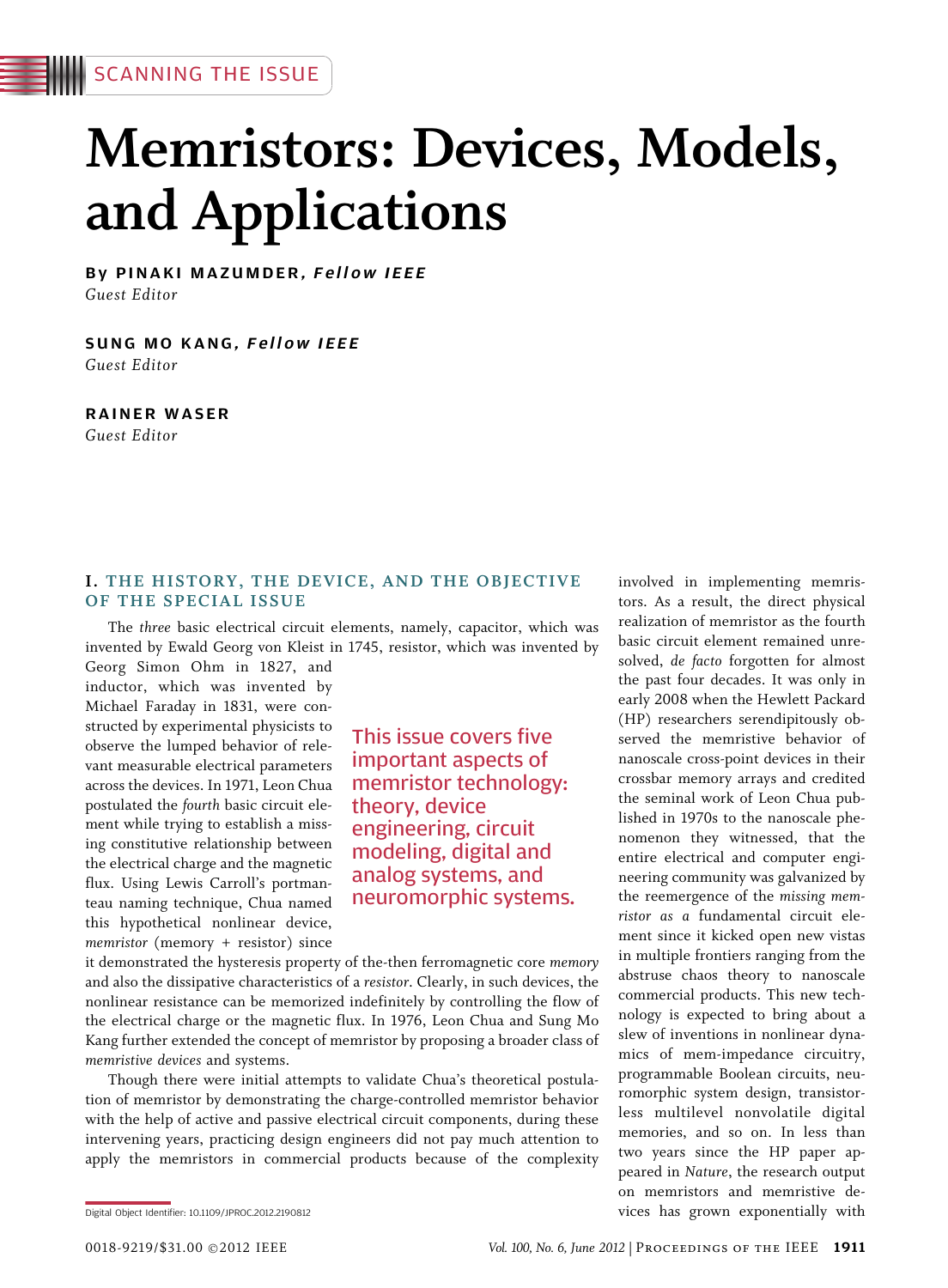publications in all sorts of conferences and journals. For brevity, the terms memristor and memristive device have recently been renamed ideal memristor, representing the fourth element, and generalized memristor, respectively.

Further, due to the initial media coverage of the HP paper as a groundbreaking discovery, the newly acclaimed device swiftly garnered an unprecedented razzmatazz in national newspapers, weblogs, periodicals, archival proceedings, and business publications. This media deluge has created unreal speculations for investors and researchers alike. On the one hand, many investors are genuinely concerned whether the nascent memristor technology will ring the death knell of complementary metal-oxidesemiconductor (CMOS) transistors in the multibillion dollar chip industry or the resistive nonvolatile storage devices will completely drive out the traditional DRAM and flash memories. On the other hand, artificial neural net engineers, neurobiologists, and neuroscientists have started hypothesizing the possibility of integrating memristor-based multibillion synapses to fabricate biology-inspired chips that will navigate like lower order primates using their visual, auditory, and tactile sensory networks.

Recent publications point out that two-terminal memristors can be configured to perform the implicative logic function, once popularized by logicians like Bertrand Russell and Alfred Whitehead, in three steps in order to replace functionally complete NAND gates that have been traditionally implemented by three-terminal CMOS transistors. This has injected a new round of grievous concerns among researchers and investors whether CMOS is nearing its obsolescence far more quickly than prophesized by the International Technology Roadmap for Semiconductors (ITRS) roadmaps. Confusion also pervades among device engineers whether the host of solid-state technology devices with pinched hysteresis such as the phasechange memory, magnetoresistance memory, and resistive memory that

have evolved in the last five decades should be considered as memristors, though the authors of papers on these devices were oblivious of the prior art in memristor technology. These memory devices were the offshoots of synergistic engineering research in materials, device scaling, and modeling of device transport using the quantum physics. The purpose of this special issue is to set aside numerous misunderstanding and misgivings about the history, theory, and development of the memristor technology by presenting in-depth original and review papers on the memristor and mem-impedance devices so that readers will gain right perspectives about this new device and will be motivated to foster innovations that will profoundly impact the semiconductor industry.

### II. THE OUTLINE OF THE SPECIAL ISSUE

As a sequel to two National Science Foundation (NSF)-sponsored Symposia on Memristors, Memristive Devices and Systems (November 2008 and February 2010) which were held at the University of California Berkeley, this special issue on memristors in the Proceedings of the IEEE is designed to serve as a good pedagogical resource on memristor technology by complementing the lectures presented by some of the distinguished speakers in the above symposia. The lectures are now widely disseminated through You-Tube video presentations and they will benefit interested viewers if they can cross-refer to archival journal papers contributed by the speakers in this special issue. We have made the following outline for the special issue to ensure that it provides balanced presentations on five important aspects of the memristor technology, namely, the theory, the device engineering, the circuit modeling, the digital and analog systems, and the neuromorphic systems. These articles will provide educators to adopt the special issue in advanced undergraduate and graduate courses for integrated circuit design as well as nanoelectronic devices. They will also serve as a good resource for practicing design engineers.

The first three articles provide the theoretical framework of memristors and memristive devices. At first, Chua (paper 1) recapitulates the mathematical treatment in his seminal work to demonstrate how any two-terminal circuit elements that maintain a functional relationship between the time integrals of current and voltage can be classified as memristor. More importantly, his paper provides differential calculus-based formalisms to show that various types of practical devices like phase-change memory, magnetoresistive memory, Josephson and junction devices belong to the memristor family. However, memristive properties transcend the domain of electrical circuits and can be attributed to various types of mechanical, chemical, and biological entities. Jeltsema and Dòria-Cerezo (paper 2) and Georgiou et al. (paper 3) provide additional theoretical perspectives by extending the port-Hamilton formalism and Bernoulli equations to account for memristive properties in other systems.

The next three articles discuss various types of physical structures that can be fabricated to realize memristors in integrated circuits. Wong et al. (paper 4) discuss the metalinsulator-metal structures that are now gaining wide attention since they can be easily adopted in conventional CMOS foundry to integrate 3-D nonvolatile memory chips as well as the synapses for neuromorphic computing. The next paper in this category, by Gergel-Hackett et al. (paper 5), discusses how to fabricate memristors on flexible polymer substrates to advance its applications in lightweight, inexpensive, flexible electronics products.

Device modeling is an important aspect of memristor research in order to simulate large applications using SPICE equivalent memristor circuit models. Depending on the materials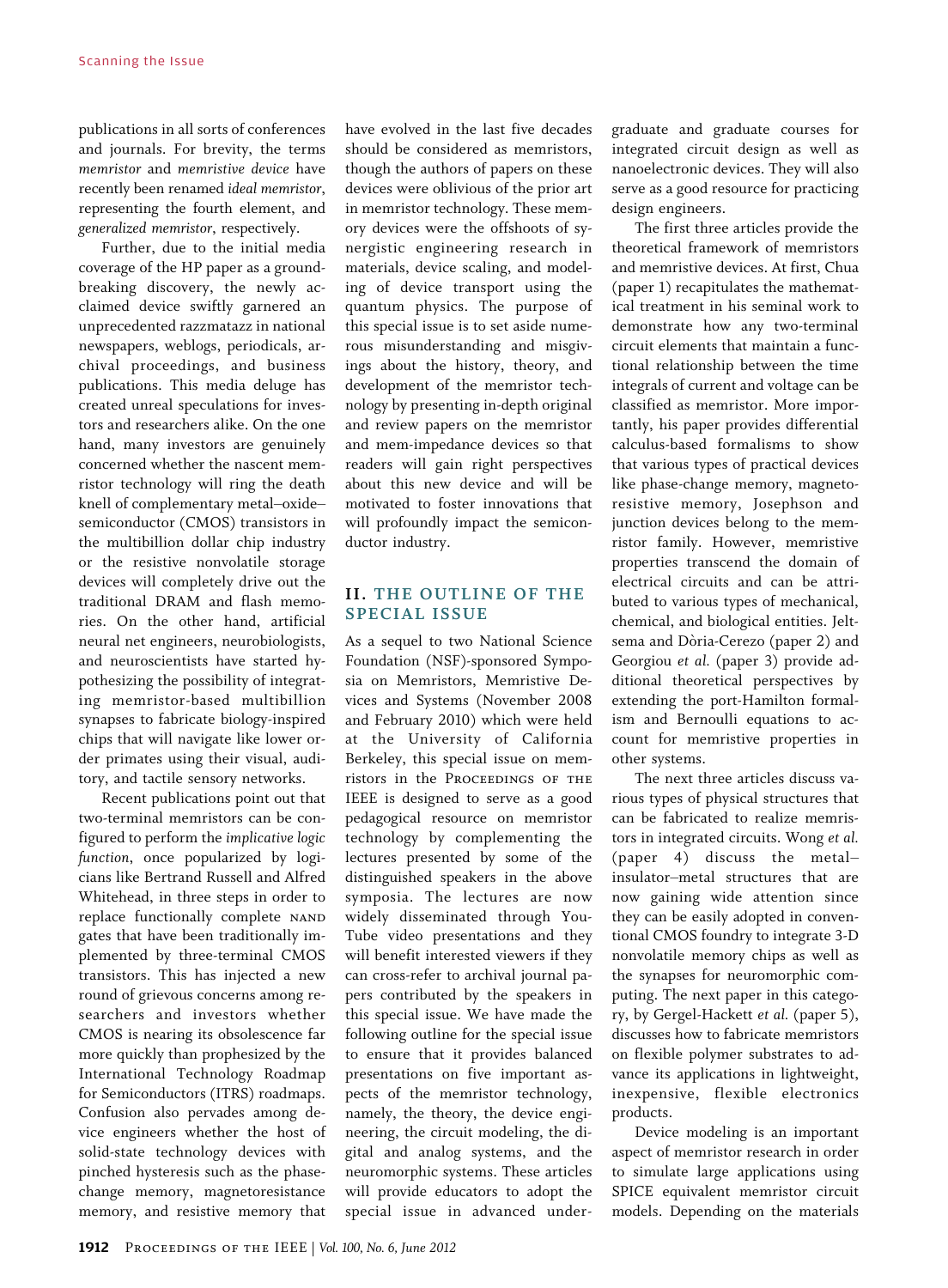

Fig. 1. Taxonomy of memristor applications.

and transport mechanisms (shuttling of oxygen ions versus filament formation through metal ion migration), the device current-voltage characteristics and circuit models can vary widely. Dittmann et al. (paper 6) discuss transport models for various types of oxide-based memristors, while Eshraghian et al. (paper 7) have developed SPICE-ready circuit models so that system designers can accurately measure the static and dynamic behavior of memristor-based large systems.

In the memristor application frontier, the contributed papers can be divided into three important classes of applications, namely: 1) design of nonvolatile memristor memory system; 2) digital and analog systems; and 3) neuromorphic systems. Sacchetto et al. (paper 8) introduce multiterminal memristive nanowire devices in memory applications, while Shin et al. (paper 9) develop patternsensitive statistical model for nonvolatile resistive random access memory (RAM) memory array with selfadaptable sense resistance. Rose et al. (paper 10) discuss the advantages of introducing memristors in the reprogrammable digital systems such as field-programmable gate arrays (FPGAs) and programmable logic devices (PLDs) to replace bulky static random-access memory (SRAM) based configurable memories. Finally,

the brain-like computing capability of memristor-based complex spiketiming-dependent plasticity (STDP) learning networks is demonstrated by Ebong and Mazumder (paper 11), while a simple memristive bridge synapse circuit capable of learning is presented by Kim et al. (paper 12). Finally, Pershin and Di Ventra (paper 13) address the capability of memristors to perform quantum computation in addition to conventional neuromorphic and digital data processing.

## III. A BIRD'S EYE VIEW OF APPLICATIONS OF MEMRISTORS WITH BIBLIOGRAPHIC INFORMATION

The aforementioned 13 papers are merely a small representative of the whole gamut of multifarious research activities currently underway in the field of memristors. To provide the overall perspectives of numerous applications of memristors, we will provide a short tutorial with appropriate categorization of memristor applications into 1) discrete device applications and 2) array devices applications. The discrete device applications use memristors in a manner that takes advantage of their nonlinear characteristics and their controllable resistance changes to enhance the performance of the desired application. Array device applications on the other hand not only depend on memristor properties but are also coupled with the ongoing trend to increase the device density by reducing the width of the wires in nanocrossbar structure. The quest for the terabit nonvolatile high-density memory using the crossbar structure is pushing the memristor cross-point cell area nearly to  $100 \text{ nm}^2$ . Fig. 1 provides the taxonomy of applications for memristors in both crossbar array and discrete device form. A comprehensive listing of these papers is provided here since only a few of these applications are covered in this special issue.

Some applications actually adjoin both clusters depending on the intended usages. From a research perspective, some papers focus on how unit cells would work: for example, STDP in [1], associative memory demonstration [2], and a feedback write scheme for a memristive memory in [3]. Strictly speaking, the illustration may actually be an example of a discrete application but the emphasis of work actually points to an array application. This is why memory applications and some examples of biomimetic circuits are under the array devices categories and not discrete devices, even though the cited papers themselves may point to the workings of a unit cell. Due to space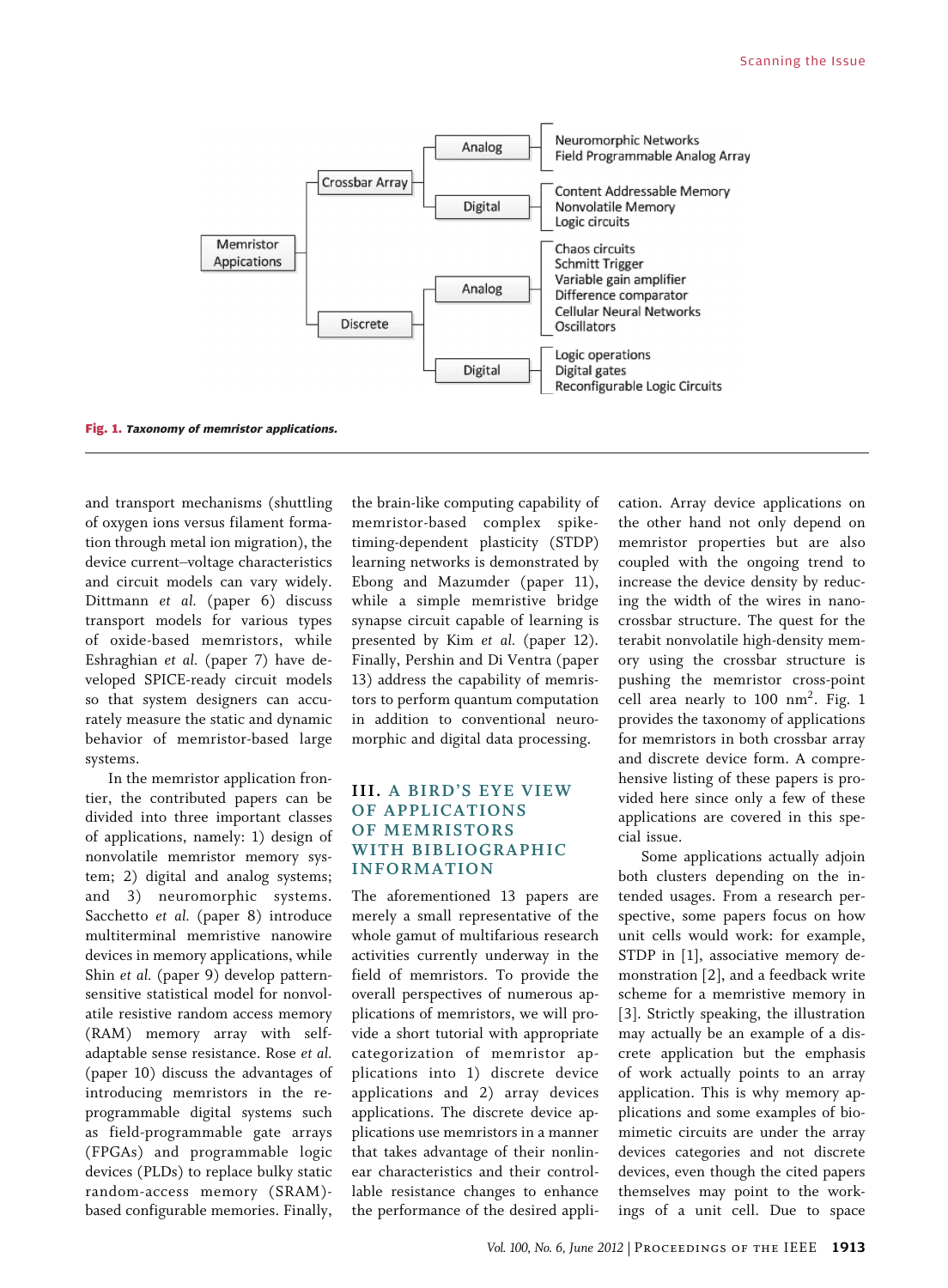constraints, not all applications will be highlighted in detail, but we hope to provide readers with enough bibliographic content to inspire their exploration into key applications. The application examples that will be mentioned in more detail are: nonvolatile memory, biomimetic (neuromorphic) circuits, reconfigurable logic, chaos circuits, and logic gates.

Nonvolatile memory (NVM) work is the most mature of all the applications because NVM has been in the research phase for decades in various forms due to the recognition that flash memory would stop growing due to scaling limits [4]. Resistive random access memory (RRAM) can be arguably regarded as a subset of memristors. The accompanying article by Leon Chua provides the formal definition of memristors which encompasses the I-V characteristics of various classes of resistive and phase change RAMs. Before physical uncovering of memristors by HP, research and development of phase change RAM (PCRAM) had been ongoing for decades and PCRAM is expected to debut in commercial applications in the near future, with the milestones of memory chip demonstration at the 90-nm technology node [5] and the 45-nm 1-Gb phase change material (PCM) chip [6]. PCRAM relies on changing a PCM between a crystalline state (low-resistance state) and an amorphous state (high-resistance state) by use of electrical current. There have been many good reviews of the development of the technology, and more details can be found in [7] and [8].

Besides PCRAM, various other forms of hysteretic memories have been proposed and are being developed. First reports about resistance switching in metal-oxide-metal devices date back to 1962 in which Hickmott reported a hysteretic resistance change in  $Al/Al_2O_3/Al$  structures after application of voltage pulses [9]. Later similar effects were observed in NiO [10], SiO [11], and  $As_2S_3$  [12]. This early period of research was based mainly on relatively

thick oxide films which in some cases needed the application of high voltages in the range of several hundred volts. The period lasted until the mid-1980s and has been comprehensively reviewed by Dearnaley et al. [13], Oxley [14], and Pagnia and Sotnik [15]. Obviously the activity faded because of the lack of progress in understanding and controlling the phenomena due to insufficient analytical tools and technological equipment at that time.

A new era in research on resistive switching started in the late 1990s, initiated independently by Asamitsu et al. [16] using manganites, Kozicki et al. [17] studying Ag-GeSe systems, and Beck et al. [18] investigating titanates and zirconates. A broad spectrum of mechanisms has been suggested as underlying mechanisms for the resistive switching in the metal-oxide systems. In 2006, Szot et al. were able to clarify the underlying effect as a motion of oxygen ions and a coupled electrochemical redox process on the nanometer scale at structural defects in the crystal lattice of the metal oxides [19]. In other words, the ion motion triggers a change of the stoichiometry on the nanoscale near one electrode. This leads to a redox reaction caused by a valence change of the cation sublattice and a drastic change in the electronic conductivity, known as an insulator-metal transition. For this reason, the expression valence change memory effect (VCM) was suggested for bipolar metal-oxide systems by Waser et al. [20]. The memristor devices presented by the HP group [21], [22] belong to this class of materials. Subsequently, a whole variety of observed switching phenomena could be classified into three different types of redox-based RRAM [20], [23]. In addition to the VCM effect just mentioned, there is a type of unipolar resistive switches which relies on a thermochemical memory (TCM) effect (also known as fuse-antifuse switches). Here, temperature gradient between a conducting filament and the surrounding material is the main driving force for the switching, while electrochemical effects play a secondary role. Already in 2004, Samsung presented an integrated memory circuit which utilized this effect that leads to a change of the stoichiometry due to a current-induced increase of the temperature [24]. A detailed review of the TCM area has recently been published by Ielmini et al. [25]. There is a clear link between the unipolar TCM and the bipolar VCMtype switching. By changing the current control of a metal-oxide cell, the type of switching can be altered [26]. Furthermore, it has been shown that apart from the field-accelerated movement of oxygen vacancies [27], [28], the thermal assistance plays a key role in explaining the nonlinearity of the switching kinetics of VCM-based devices [29]. A third type of resistive switches relies on the fact that one of the electrodes contains an electrochemically active metal such as Ag or Cu. These electrochemical metallization (ECM) memories (also called conductive bridge RAM) utilize the electrochemical oxidation of, for example, Ag metal to  $Ag<sup>+</sup>$  ions, the drift of these highly mobile cations in the ion conducting layer, and their discharge at the (inert) counter-electrode. This leads to a growth of Ag dendrites which form a highly conductive filament in the on state of the cell. Terabe et al. have shown that the effect can be scaled down to the atomic level leading to the observation of Landauer conductance steps at room temperature [30], demonstrating the ultimate scaling potential of this type of resistive RAM. A fully CMOS integrated 2 M-bit memory has been presented by Qimonda researchers [31]. A comprehensive review of the ECM area including the related background in electrochemistry has recently been given by Valov et al. [32].

In most cases, all three types of redox-based RRAM show a filamentary-type of resistive switching [33]. However, there are some reports in the literature about resistive switching material combinations which show electrode-area-dependent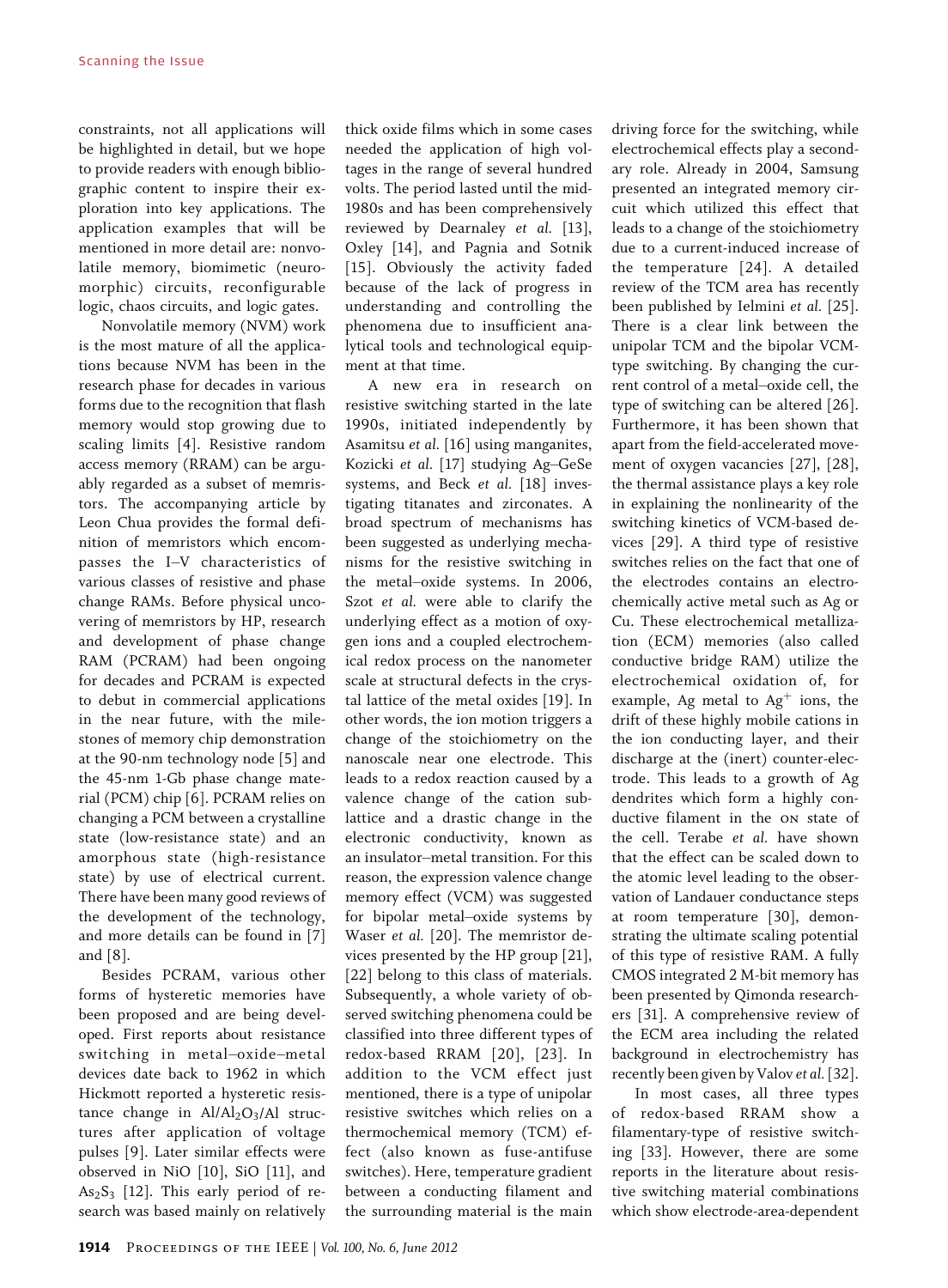resistances [27]. Sawa [34] reported on a so-called homogeneous interfacetype switching which is observed in heterojunctions between Nb-doped  $SrTiO<sub>3</sub>$  [35] and  $Pr<sub>0.7</sub>Ca<sub>0.3</sub>MnO<sub>3</sub>$ (PCMO) with various metals. Generally, this type of switching cells shows a clear scaling of the device resistance with the area. For this type of devices, the change of the resistance is attributed to the field-induced change of the Schottky barrier at the interface. Moreover, it has been shown that filamentary as well as interface-type switching coexists in  $SrTiO<sub>3</sub>$  metalinsulator-metal structures [36]. The type of I-V characteristics of all redox-based RRAMs is a necessary condition to classify them under generalized memristors. Pershin and DiVentra have stated recently the additional sufficient conditions for a generalized memristor to be a proper RRAM [37].

Some of the problems faced by memristor memories in the crossbar structure are leaky crossbar devices, nonuniform resistance profile across the crossbar array, resistance drift, and low yield issues. Various methods are used to address the problems associated with the crossbar memory array: using correcting pulses to restore state after reading, thereby mitigating the effect of resistance drift during memory operation [38]; adding access diodes to isolate devices in order to reduce the leakage of crossbar memory elements [39]; implementing them as complementary resistive switches [40]; and using adaptive writing and erasing methods to combat low yield issues and the effects of nonuniform resistance profile across the crossbar array [3], [41], [42]. Many memory papers are available that address issues related to read/write issues in the memristor crossbar, and a sizeable amount contain discussions about realizing multibit [43] cells in memristor memories. A more detailed discussion of the RRAM is presented in [44]. A different memory structure, the contentaddressable memory (CAM), has been shown to benefit from memristor

implementation through better power management [45].

A conceptual extension of digital memory is digital logic, and memristors have been proposed and demonstrated for different digital logic applications. The first, an amalgamation of memory and logic, is the flip flop [46], and the second is logic gates [47], [48]. The use of memristors in a discrete fashion tailored to building of logic blocks like the flip flop is advantageous because it shows resiliency to power losses. In [46], the experimental nonvolatile synchronous flip flop had an error rate of 0. 1% during 1000 power losses. The same advantages can be found in an FPGA implementation with memristors [49]. In a crossbar topology, a field programmable nanowire interconnect (FPNI) architecture can be used to increase density and reduce power consumption [50]. In FPNI architecture, the crossbar is used only for routing, and stark improvements over CMOS-only FPGAs have been demonstrated. A discrete FPGA architecture that uses memristors purely for interconnect purposes is dubbed mrFPGA and is presented in [51].  $mrFPGA$  boasts  $\sim$ 5.5X area reduction, 2.3X speed increase, and 1.6X power reduction. Boolean logic gates have been investigated for crossbar implementation but their performance lags behind standard CMOS gates [52]; fast CMOS transistors in conjunction with crossbar array is necessary in order to have acceptable performance compared to CMOS [53]. Logic gates using implication logic [54-56] and threshold logic [57] have also been investigated for alternative means to realizing more compact circuits using memristors. Kim et al. [55] propose a novel stateful logic pipeline architecture based on memristive switches. The proposed architecture mapped to the FPNI fabric produces a field-programmable stateful logic array (FPSLA), in which general-purpose computation functions can be implemented by configuring only nonvolatile nanowire crossbar switches. CMOS control

switches are used to isolate stateful logic units so that multiple operations can be executed in parallel. The proposed architecture has been mapped to the FPNI fabric to produce a FPSLA in which the functionality can be implemented by configuring only the nonvolatile switches in the nanowire crossbar layer. This low-registercost fine-grain ultradeep constantthroughput pipeline poses new problems to the design automation research community.

Potential applications of discrete memristors comprise performance enhancement of analog circuits. In general, analog circuits, for the most part, suffer from a larger area consumption compared to digital circuits. By using memristors as potentiometers in the case of programmable amplifiers, some have shown added functionality with reduced area [58], [59]. Memristors have also been proposed in designing cellular neural networks (CNNs) [60], [61], recurrent neural networks [62], ultrawideband receivers [63], adaptive filters [64], oscillators [65], programmable threshold comparators, Schmitt triggers, and difference amplifiers [58]. Within analog processing domain, the two applications that have garnered widespread attention are use of memristors in chaos circuits and use of memristors for biomimetic circuits. These two will be expounded upon in the following paragraphs.

The chaos applications of memristors have a large application space ranging from secure communication to medical purposes like seizure detection. Current papers in this area strive to use memristor properties to invoke a chaotic response. In [66], second-order effects of a memristor are considered to show that by choosing certain parameters, the memristor connected to a power source can exhibit chaos. The second-order properties of the memristor are cited to allow the smallest chaotic circuit observed. Other circuits with memristors that exhibit chaos achieve chaos by adapting a modified Chua's circuit. By replacing the Chua diode with the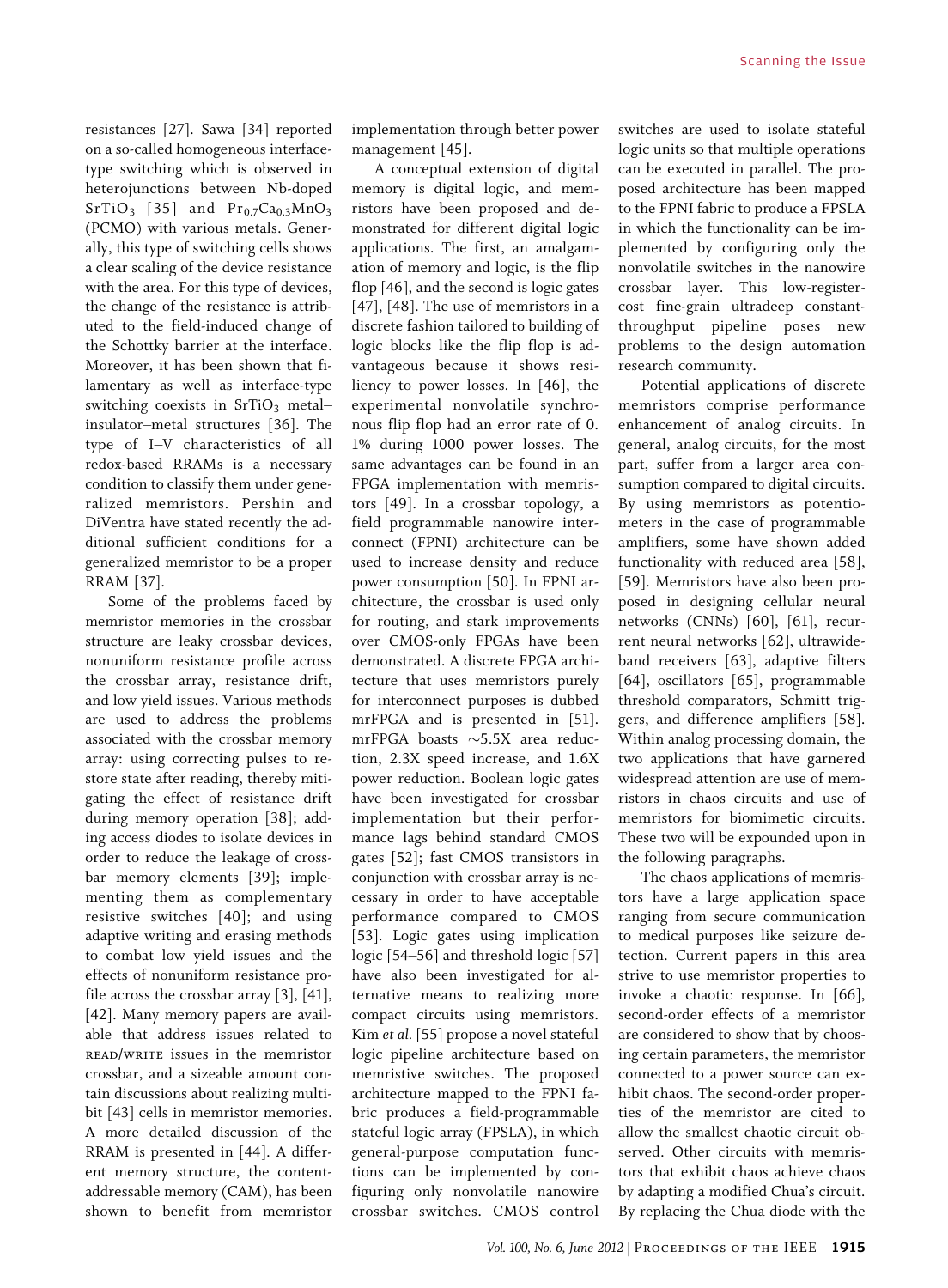memristor  $[67-69]$ , chaos can be observed. An experimental demonstration of chaos with analog components used to build the memristor is presented in [70]. An image encryption application using piecewise linear memristors is presented in [71].

There have been multiple displays of using memristors in biomimetic and neuromorphic circuits  $[1]$ ,  $[72]$ –  $[82]$ . In the neuromorphic circuit approach, observable biological behavior or processing is aimed to be replicated. A simple way to build neuromorphc circuit using memristors is to build processing elements or "neuron circuits" with standard CMOS while the adaptive synapses are implemented using the memristor crossbar. Memristors have enlivened the neuromorphic circuit area because they have the potential of synaptic integration that is lacking in CMOS. In literature, various groups have demonstrated through simulation how to

#### **REFERENCES**

- [1] G. S. Snider, "Spike-timing-dependent learning in memristive nanodevices," in Proc. IEEE Int. Symp. Nanoscale Architectures, 2008, pp. 85-92.
- [2] Y. V. Pershin and M. Di Ventra, "Experimental demonstration of associative memory with memristive neural networks, Neural Netw., vol. 23, no. 7, pp. 881-886, 2010.
- [3] W. Yi, F. Perner, M. S. Qureshi, H. Abdalla, M. D. Pickett, J. J. Yang, M.-X. Zhang, G. Medeiros-Ribeiro, and R. S. Williams, "Feedback write scheme for memristive switching devices," Appl. Phys. A, Mater. Sci. Process., vol. 102, no. 4, pp. 973-982, 2011.
- [4] G. W. Burr, B. N. Kurdi, J. C. Scott, C. H. Lam, K. Gopalakrishnan, and R. S. Shenoy, "Overview of candidate device technologies for storage-class memory," IBM J. Res. Develop., vol. 52, no. 4.5, pp. 449-464, 2008.
- [5] R. Annunziata, P. Zuliani, M. Borghi, G. De Sandre, L. Scotti, C. Prelini, M. Tosi, I. Tortorelli, and F. Pellizzer, "Phase change memory technology for embedded non volatile memory applications for 90 nm and beyond," in Proc. IEEE Int. Electron Devices Meeting, Baltimore, MD, 2009, DOI: 10.1109/IEDM.2009.5424413.
- [6] G. Servalli, "A 45 nm generation phase change memory technology," in *Proc. IEEE*<br>Int. Electron Devices Meeting, Baltimore, MD, 2009, DOI: 10.1109/IEDM.2009.5424409.
- [7] H. P. Wong, S. Raoux, S. Kim, J. Liang, J. P. Reifenberg, B. Rajendran, M. Asheghi, and K. E. Goodson, "Phase change memory,"<br>Proc. IEEE, vol. 98, no. 12, pp. 2201–2227, Dec. 2010.
- [8] S. Raoux, G. W. Burr, M. J. Breitwisch, C. T. Rettner, Y. C. Chen, R. M. Shelby, M. Salinga, D. Krebs, S.-H. Chen,

achieve STDP with memristors [1], [73], [76], [78]. Experimentally, STDP has been shown to be viable for a-Si memristor [74] as well as a  $Cu<sub>2</sub>O$ device [79]. Larger applications based on spiking neural networks have also been proposed. Querlioz et al. [81] show that memristors utilized in neuromorphic configuration for unsupervised learning can tolerate device variation. Memristor implementation of the ink drop spread (IDS) method has been shown to exhibit low latency and strong immunity to power failure [82]. The area for neuromorphic computing is ripe with multiple works on showing different applications occurring in parallel; a recent review of adaptive oxides with more details on materials is presented in [83].

Since Chua's original paper in 1971 [84] and Chua and Kang's subsequent paper in 1976 [85] memristors and memristive system research

H.-L. Lung, and C. H. Lam, "Phase-change random access memory: A scalable technology," IBM J. Res. Develop., vol. 52,<br>no. 4.5, pp. 465–479, 2008.

- [9] T. W. Hickmott, "Low-frequency negative resistance in thin anodic oxide films," J. Appl. Phys., vol. 33, pp. 2669-2682, 1962.
- [10] J. F. Gibbons and W. E. Beadle, "Switching properties of thin NiO films," Solid-State<br>Electron., vol. 7, pp. 785–790, 1964.
- [11] J. G. Simmons and R. R. Verderber, "New thin-film resistive memory," Radio Electron. Eng., vol. 34, pp. 81-89, 1967.
- [12] Y. Hirose and H. Hirose, "Polarity-dependent memory switching and behaviour of Ag dendrite in Ag-photodoped amorphous  $As_2S_3$  films," J. Appl. Phys., vol. 47, pp. 2767-2772, 1976.
- [13] G. Dearnaley, A. M. Stoneham, and D. V. Morgan, "Electrical phenomena in amorphous oxide films," Rep. Progr. Phys., vol. 33, pp. 1129-1191, 1970.
- [14] D. P. Oxley, "Electroforming, switching and memory effects in oxide thin films, Electrocompon. Sci. Technol., vol. 3, pp. 217-224, 1977.
- [15] H. Pagnia and N. Sotnik, "Bistable switching in electroformed metal-insulator-metal devices," Phys. Stat. Sol., vol. 108, pp. 11-65, 1988.
- [16] A. Asamitsu, Y. Tomioka, H. Kuwahara, and Y. Tokura, "Current switching of resistive states in magnetoresistive manganites," Nature, vol. 388, pp. 50-52, 1997.
- [17] M. N. Kozicki, M. Yun, L. Hilt, and A. Singh, "Applications of programmable resistance changes in metal-doped chalcogenides,[ J. Electrochem. Soc., vol. 1-12, pp. 298-309, 1999.
- [18] A. Beck, J. G. Bednorz, C. Gerber, C. Rossel, and D. Widmer, "Reproducible switching effect in thin oxide films for memory

was stalled due to lack of known compact solid-state devices that can be utilized in monolithic fabrication. However, during the past few years many computer models have been introduced for computer-aided analysis of memristor circuits and memristive systems  $[86-92]$ . As more researchers in various application domains are becoming intrigued by the latent potentials of these fascinating devices, new applications are expected to usher in with the help of augmented design automation tools and precise computer models for memristors.  $\blacksquare$ 

#### Acknowledgment

The authors would like to thank I. Ebong for his assistance in searching the database of memristor papers, cataloging the applications of memristors, and writing the last section of this article.

> applications," Appl. Phys. Lett., vol. 77, pp. 139-141, 2000.

- [19] K. Szot, W. Speier, G. Bihlmayer, and R. Waser, "Switching the electrical resistance of individual dislocations in single-crystalline  $SrTiO<sub>3</sub>$ ," Nature Mater., vol. 5, pp. 312-320, 2006.
- [20] R. Waser, R. Dittmann, G. Staikov, and K. Szot, "Redox-based resistive switching memories-nanoionic mechanisms, prospects, challenges," Adv. Mater., vol. 21, pp. 2632-2663, 2009.
- [21] D. B. Strukov, G. S. Snider, D. R. Stewart, and R. S. Williams, "The missing memristor found," Nature, vol. 453, pp. 80-83, 2008.
- [22] J. J. Yang, M. D. Pickett, X. Li, D. A. A. Ohlberg, D. R. Stewart, and R. S. Williams, "Memristive switching mechanism for metal/oxide/metal nanodevices," Nature Nanotechnol., vol. 3, pp. 429-433, 2008.
- [23] R. Waser and M. Aono, "Nanoionics-based resistive switching memories," Nature Mater., vol. 6, pp. 833-840, 2007.
- [24] I. G. Baek, M. S. Lee, S. Seo, M. J. Lee, D. H. Seo, D.-S. Suh, J. C. Park, S. 0. Park, H. S. Kim, I. K. Yoo, U.-I. Chung, and I. T. Moon, "Highly scalable non-volatile resistive memory using simple binary oxide driven by asymmetric unipolar voltage pulses," in Tech. Dig. IEEE Int. Electron Device Meeting, 2004, pp. 587-590.
- [25] D. Ielmini, R. Bruchhaus, and R. Waser, 'Thermochemical resistive switching: Materials, mechanisms, scaling projections," Phase Transit., vol. 84, pp. 570-602, 2011.
- [26] D. S. Jeong, H. Schroeder, and R. Waser, "Coexistence of bipolar and unipolar resistive switching behaviors in a Pt/TiO<sub>2</sub>/Pt stack," Electrochem. Solid State Lett., vol. 10, pp. G51-G53, 2007.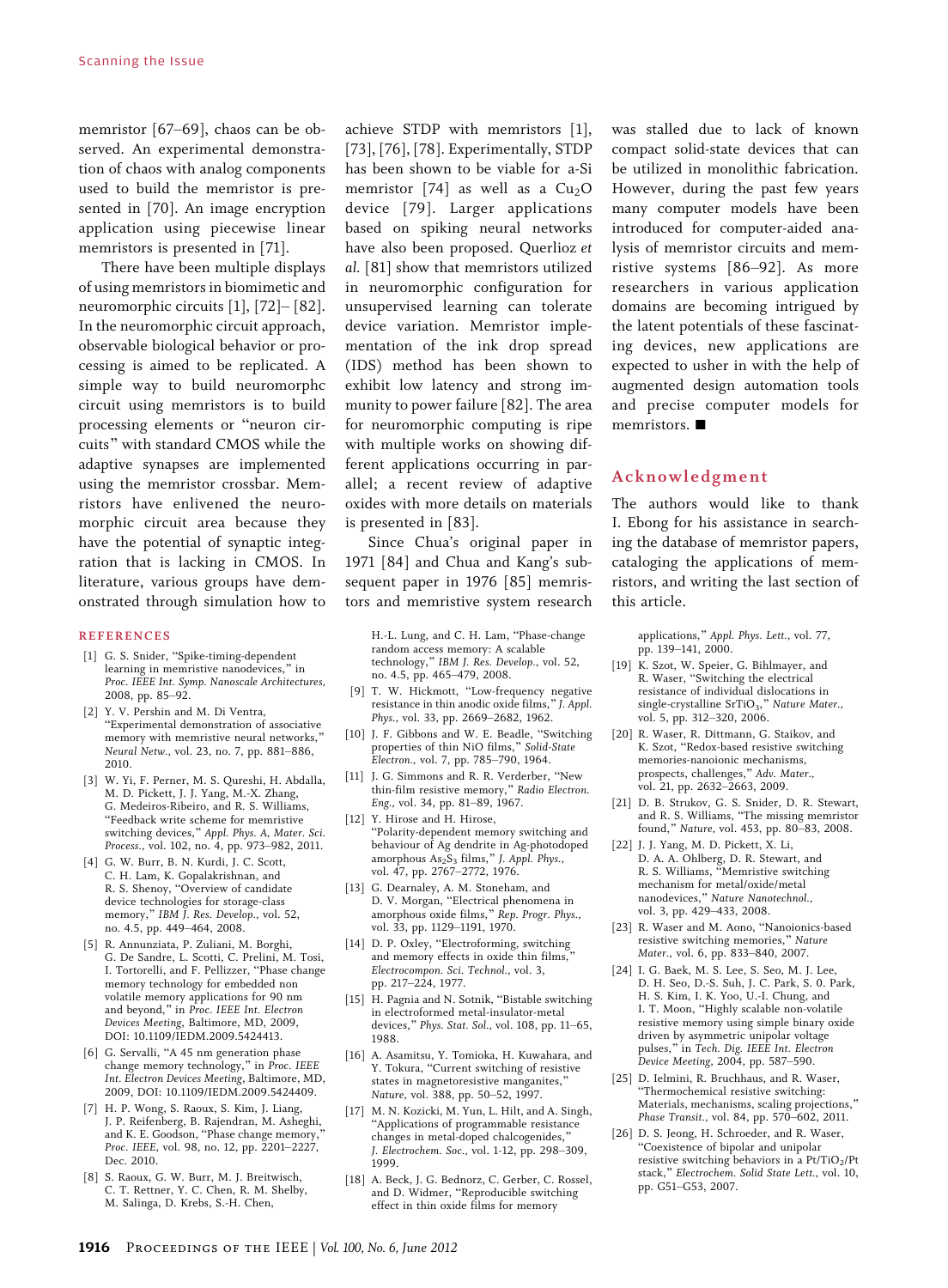- [27] R. Meyer, L. Schloss, J. Brewer, R. Lambertson, W. Kinney, J. Sanchez, and D. Rinerson, "Oxide dual-layer memory element for scalable non-volatile cross-point memory technology," in Proc. Nonvolatile Memory Technol. Symp., 2008, pp. 54-58.
- [28] M. D. Pickett, D. B. Strukov, J. L. Borghetti, J. J. Yang, G. S. Snider, D. R. Stewart, and R. S. Williams, "Switching dynamics in titanium dioxide memristive devices," J. Appl. Phys., vol. 106, pp. 074508-1-074508-6, 2009.
- [29] S. Menzel, M. Waters, A. Marchewka, U. Böttger, R. Dittmann, and R. Waser, "Origin of the ultra-nonlinear switching kinetics in oxide-based resistive switches,"<br>Adv. Funct. Mater., vol. 21, pp. 4487–4492, 2011.
- [30] K. Terabe, T. Hasegawa, T. Nakayama, and M. Aono, "Quantized conductance atomic switch," Nature, vol. 433, pp. 47-50, 2005.
- [31] S. Dietrich, M. Angerbauer, M. Ivanov, D. Gogl, H. Hoenigschmid, M. Kund, C. Liaw, M. Markert, R. Symanczyk, L. Altimime, S. Bournat, and G. Mueller, "A nonvolatile 2-Mbit CBRAM memory core featuring advanced read and program control," IEEE J. Solid-State Circuits, vol. 42, no. 4, pp. 839-845, Apr. 2007.
- [32] I. Valov, R. Waser, J. R. Jameson, and M. N. Kozicki, "Electrochemical metallization memories-fundamentals, applications, prospects," Nanotechnology, vol. 22, pp. 254003/1-254003/22, 2011.
- [33] B. J. Choi, D. S. Jeong, S. K. Kim, C. Rohde, S. Choi, J. H. Oh, H. J. Kim, C. S. Hwang, K. Szot, R. Waser, B. Reichenberg, and S. Tiedke, "Resistive switching mechanism of TiO2 thin films grown by atomic-layer deposition," J. Appl. Phys., vol. 98, pp. 3715-1-3715-10, 2005.
- [34] A. Sawa, "Resistive switching in transition metal oxides," Mater. Today, vol. 11, pp. 28-36, 2008.
- [35] H. Sim, D. Choi, D. Lee, S. Seo, M.-J. Lee, I.-K. Yoo, and H. Hwang, "Resistance-switching characteristics of polycrystalline Nb<sub>2</sub>O<sub>5</sub> for nonvolatile<br>memory application," IEEE Electron Device Lett., vol. 26, no. 5, pp. 292-294, May 2005.
- [36] R. Muenstermann, T. Menke, R. Dittmann, and R. Waser, "Coexistence of filamentary and homogeneous resistive switching in  $Fe-doped SrTiO<sub>3</sub> thin-film\ memristive$ devices," Adv. Mater., vol. 22, pp. 4819-4822, 2010.
- [37] Y. V. Pershin and M. Di Ventra, "Memory effects in complex materials and nanoscale systems," Adv. Phys., vol. 60, pp. 145-227, 2011.
- [38] Y. Ho, G. M. Huang, and P. Li, "Nonvolatile memristor memory: Sevice characteristics and design implications," in Proc. Int. Cong. Comput.-Aided Design, 2009, pp. 485-490.
- [39] M.-J. Lee, Y. Park, B.-S. Kang, S.-E. Ahn, C. Lee, K. Kim, W. Xianyu, G. Stefanovich, J.-H. Lee, S.-J. Chung, Y.-H. Kim, C.-S. Lee, J.-B. Park, and I.-K. Yoo, "2-stack 1D-1R cross-point structure with oxide diodes as switch elements for high density resistance RAM applications," in Proc. IEEE Int. Electron Devices Meeting, 2007, pp. 771-774.
- [40] E. Linn, R. Rosezin, C. Kuegeler, and R. Waser, "Complementary resistive switches for passive nanocrossbar memories," Nature Mater., vol. 9, pp. 403-406, 2010.
- [41] I. E. Ebong and P. Mazumder, "Self-controlled writing and erasing in a Memristor crossbar memory," IEEE Trans.

Nanotechnol., vol. 10, no. 6, pp. 1454-1463, Nov. 2011.

- [42] O. V. Pascal, R. Warren, J. K. Philip, R. S. Duncan, S. Joseph, and R. S. Williams, "Writing to and reading from a nano-scale crossbar memory based on memristors,[ Nanotechnology, vol. 20, no. 42, 425204, 2009.
- [43] M. Harika, S. R. Garrett, H. Xiaoli, and W. Wei, "Design considerations for variation tolerant multilevel CMOS/nano memristor memory," in Proc. Great Lakes Symp. Very Large Scale Integr. (VLSI), 2010, pp. 287-292.
- [44] H. Akinaga and H. Shima, "Resistive random access memory (ReRAM) based on metal oxides," Proc. IEEE, vol. 98, no. 12, pp. 2237-2251, Dec. 2010.
- [45] K. Eshraghian, K.-R. Cho, O. Kavehei, S.-K. Kang, D. Abbott, and S.-M. S. Kang, "Memristor MOS content addressable memory (MCAM): Hybrid architecture for future high performance search engines,[ IEEE Trans. Very Large Scale Integr. (VLSI) Syst., vol. 19, no. 8, pp. 1407-1417, Aug. 2011.
- [46] W. Robinett, M. Pickett, J. Borghetti, Q. Xia, G. S. Snider, G. Medeiros-Ribeiro, and R. S. Williams, "A memristor-based nonvolatile latch circuit," Nanotechnology, vol. 21, no. 23, 235203, 2010.
- [47] T. Raja and S. Mourad, "Digital logic implementation in memristor-based<br>crossbars—A tutorial," in *Proc. 5th IEEE* Int. Symp. Electron. Design Test Appl., 2010, pp. 303-309.
- [48] J. Borghetti, Z. Li, J. Straznicky, X. Li, D. A. A. Ohlberg, W. Wu, D. R. Stewart, and<br>R. S. Williams, "A hybrid nanomemristor/ transistor logic circuit capable of self-programming," Proc. Nat. Acad. Sci., vol. 106, no. 6, pp. 1699-1703, Feb. 10, 2009.
- [49] W. Wei, T. T. Jing, and B. Butcher, "FPGA based on integration of memristors and<br>CMOS devices," in *Proc. IEEE Int. Symp.* Circuits Syst., 2010, pp. 1963-1966.
- [50] W. Wei, T. T. Jing, and B. Butcher, "FPGA based on integration of memristors and<br>CMOS devices," in Proc. IEEE Int. Symp. Circuits Syst., 2010, pp. 1963-1966.
- [51] J. Cong and X. Bingjun, "mrFPGA: A novel FPGA architecture with memristor-based reconfiguration," in Proc. IEEE/ACM Int. Symp. Nanoscale Architectures, 2011, DOI: 10.1109/NANOARCH.2011.5941476.
- [52] Q. Xia, W. Robinett, M. W. Cumbie, N. Banerjee, T. J. Cardinali, J. J. Yang, W. Wu, X. Li, W. M. Tong, D. B. Strukov, G. S. Snider, G. Medeiros-Ribeiro, and R. S. Williams, "Memristor-CMOS hybrid integrated circuits for reconfigurable logic, Nano Lett., vol. 9, no. 10, pp. 3640-3645, 2009.
- [53] D. Mian and Z. Lin, "Nanowire crossbar logic and standard cell-based integration,[ IEEE Trans. Very Large Scale Integr. (VLSI) Syst., vol. 17, no. 8, pp. 997-1007, Aug. 2009.
- [54] L. Eero and L. Mika, "Stateful implication<br>logic with memristors," in *Proc. IEEE/ACM* Int. Symp. Nanoscale Architectures, 2009, pp. 33-36.
- [55] K. Kim, S. Shin, and S.-M. Kang, "Field programmable stateful logic array," IEEE Trans. Comput.-Aided Design Integr. Circuits Syst., vol. 30, no. 12, pp. 1800-1813, Dec. 2011.
- [56] K. Bickerstaff and E. E. Swartzlander, "Memristor-based arithmetic," in Proc.

Conf. 44th Asilomar Conf. Signals Syst. Comput., 2010, pp. 1173-1177.

- [57] J. Rajendran, H. Manem, R. Karri, and G. S. Rose, "Memristor based programmable threshold logic array," in Proc. IEEE/ACM Int. Symp. Nanoscale Architectures, 2010, pp. 5-10.
- [58] Y. V. Pershin and M. Di Ventra, "Practical approach to programmable analog circuits<br>with memristors," IEEE Trans. Circuits Syst. I, Reg. Papers, vol. 57, no. 8, pp. 1857-1864, Aug. 2010.
- [59] S. Shin, K. Kim, and S. M. Kang, "Memristor applications for programmable analog ICs,' IEEE Trans. Nanotechnol., vol. 10, no. 2, pp. 266-274, Mar. 2010.
- [60] M. Itoh and L. O. Chua, "Memristor cellular automata and memristor discrete-time cellular neural networks," Int. J. Bifurcat. Chaos, vol. 19, no. 11, pp. 3605-3656, 2009.
- [61] E. Lehtonen and M. Laiho, "CNN using memristors for neighborhood connections," in Proc. 12th Int. Workshop Cellular Nanoscale Netw. Appl., 2010, DOI: 10.1109/CNNA. 2010.5430304.
- [62] A. Wu, Z. Zeng, X. Zhu, and J. Zhang, "Exponential synchronization of memristor-based recurrent neural networks with time delays," Neurocomputing, vol. 74, no. 17, pp. 3043-3050, 2011.
- [63] K. Witrisal, "Memristor-based stored-reference receiver-the UWB solution?" Electron. Lett.vol. 45, no. 14, pp. 713-714, 2009.
- [64] F. Merrikh-Bayat and S. Bagheri-Shouraki, "Mixed analog-digital crossbar-based hardware implementation of sign-sign LMS adaptive filter," Analog Integr. Circuits Signal Process., vol.  $66$ , no. 1, pp.  $41-48$ , 2011.
- [65] A. Talukdar, A. G. Radwan, and K. N. Salama, "Generalized model for Memristor-based Wien family oscillators," Microelectron. J., vol. 42, no. 9, pp. 1032-1038, 2011.
- [66] T. Driscoll, Y. Pershin, D. Basov, and M. Di Ventra, "Chaotic memristor," Appl. Phys. A, Mater. Sci. Process., vol. 102, no. 4, pp. 885-889, 2011.
- [67] M. Itoh, "Memristor oscillators," Int. J. Bifurcat. Chaos Appl. Sci. Eng., vol. 18, no. 11, pp. 3183-3206, 2008.
- [68] B. Muthuswamy and P. Kokate, "Memristor-based chaotic circuits," IETE Tech. Rev., vol. 26, no. 6, pp. 417-429, 2009.
- [69] B. C. Bao, Z. Liu, and J. P. Xu, "Steady periodic memristor oscillator with transient chaotic behaviours," Electron. Lett., vol. 46, no. 3, pp. 237-238, 2010.
- [70] B. Muthuswamy, "Implementing memristor<br>based chaotic circuits," Int. J. Bifurcat. Chaos Appl. Sci. Eng., vol. 20, no. 5, pp. 1335-1350, 2010.
- [71] Z.-H. Lin and H.-X. Wang, "Image encryption based on chaos with PWL memristor in Chua's circuit," in Proc. Int. Conf. Commun. Circuits Syst., 2009, pp. 964-968.
- [72] A. Afifi, A. Ayatollahi, and F. Raissi, "Implementation of biologically plausible spiking neural network models on the memristor crossbar-based CMOS/nano circuits," in Proc. Eur. Conf. Circuit Theory Design, 2009, pp. 563-566.
- [73] I. Ebong and P. Mazumder, "Memristor based STDP learning network for position detection," in Proc. Int. Conf. Microelectron., 2010, pp. 292-295.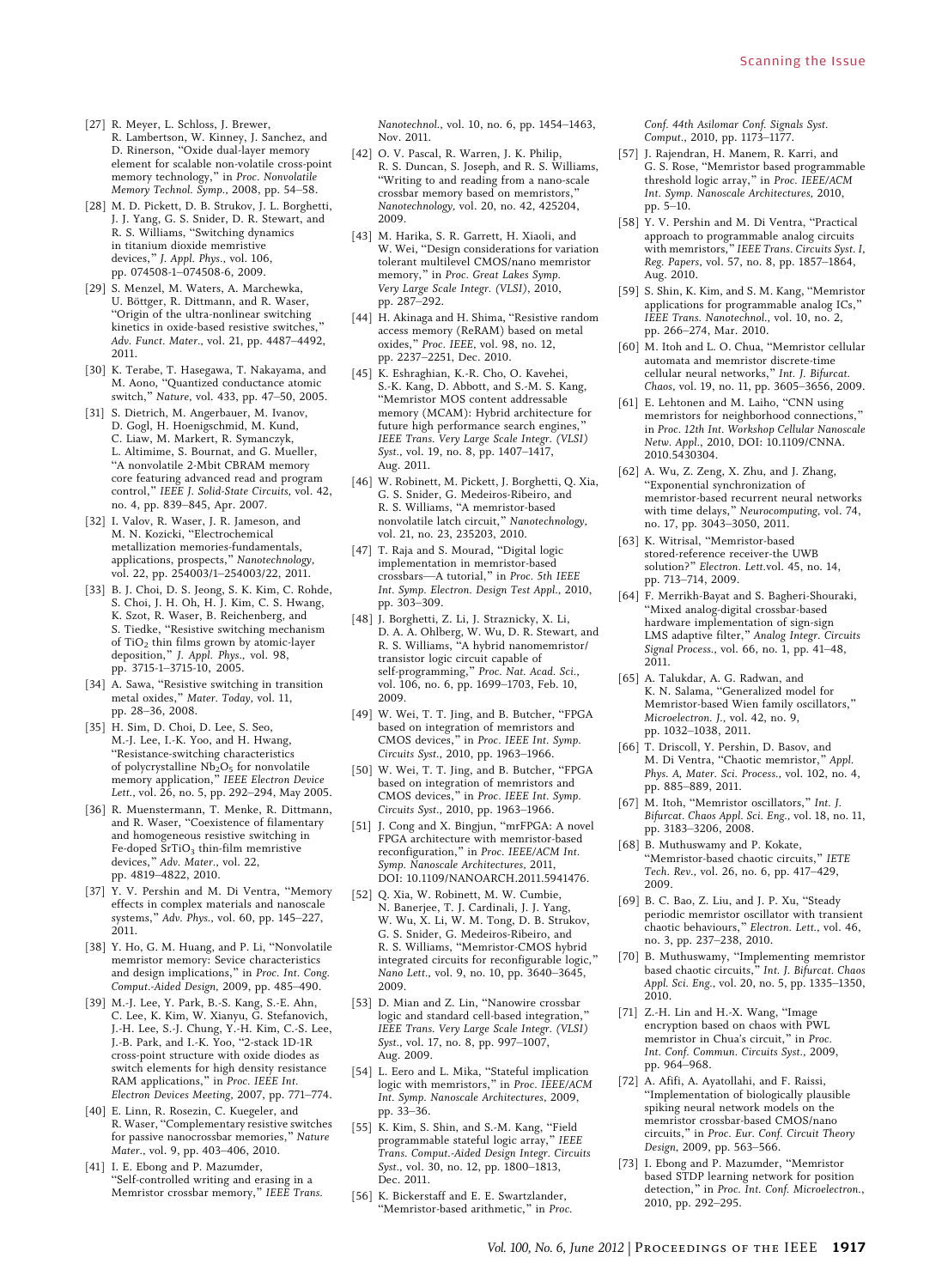- [74] S. H. Jo, T. Chang, I. Ebong, B. B. Bhadviya, P. Mazumder, and W. Lu, "Nanoscale memristor device as synapse in neuromorphic systems," Nano Lett., vol. 10, no. 4, pp. 1297-1301, 2010.
- [75] G. S. Snider, "Self-organized computation with unreliable, memristive nanodevices, Nanotechnology, vol. 18, no. 36, pp. 365202-365215, 2007.
- [76] Kyungah, K. Insung, S. Jung, M. Jo, S. Park, J. Park, J. Shin, K. P. Biju, J. Kong, K. Lee, B. Lee, and H. Hwang, "Analog memory and spike-timing-dependent plasticity characteristics of a nanoscale titanium oxide bilayer resistive switching device," Nanotechnology, vol. 22, no. 25, 254023, 2011.
- [77] K. Likharev, A. Mayr, I. Muckra, and<br>Ö. TÜRel, "CrossNets: High-performance neuromorphic architectures for CMOL circuits," Ann. New York Acad. Sci., vol. 1006, no. 1, pp. 146-163, 2003.
- [78] J. A. Pérez-Carrasco, C. Zamarreño-Ramos, T. Serrano-Gotarredona, and B. Linares-Barranco, "On neuromorphic spiking architectures for asynchronous STDP memristive systems," in Proc. IEEE Int. Symp. Circuits Syst., 2010, pp. 1659-1662.
- [79] S.-J. Choi, G.-B. Kim, K. Lee, K.-H. Kim, W.-Y. Yang, S. Cho, H.-J. Bae, D.-S. Seo, S.-I. Kim, and K.-J. Lee, "Synaptic behaviors

of a single metal-oxide-metal resistive device," Appl. Phys. A, Mater. Sci. Process., vol. 102, no. 4, pp. 1019-1025, 2011.

- [80] G. D. Howard, E. Gale, L. Bull, B. D. L. Costello, and A. Adamatzky, "Evolving spiking networks with variable memristors," in Proc. 13th Annu. Conf. Genetic Evol. Comput., Dublin, Ireland, 2011, pp. 1275-1282.
- [81] D. Querlioz, O. Bichler, and C. Gamrat, "Simulation of a memristor-based spiking neural network immune to device variations," in Proc. Int. Joint Conf. Neural Netw., 2011, pp. 1775-1781.
- [82] F. Merrikh-Bayat, S. B. Shouraki, and A. Rohani, "Memristor crossbar-based hardware implementation of the IDS method," IEEE Trans. Fuzzy Syst., vol. 19, no. 6, pp. 1083-1096, Dec. 2011.
- [83] S. D. Ha and S. Ramanathan, "Adaptive oxide electronics: A review," J. Appl. Phys., vol. 110, no. 7, pp. 071101-071101-20, Oct. 2011.
- [84] L. O. Chua, "Memristor-The missing circuit element," IEEE Trans. Circuit Theory, vol. CT-18, no. 5, pp. 505-517, Sep. 1971.
- [85] L. O. Chua and S. M. Kang, "Memristive devices and systems," Proc. IEEE, vol. 64, no. 2, pp. 209-223, Feb. 1976.
- [86] C. M. Jung, E. S. Lee, K. S. Min, and<br>S. M. Kang, "Compact verilog—A model

of phase-change RAM transient behaviors for multi-level applications," Semicond. Sci. Technol., vol. 10, 105018, Sep. 2011.

- [87] S. Shin, K. Kim, and S.-M. Kang, "Compact models for memristors based on charge-flux constitutive relationships," IEEE Trans. Comput.-Aided Design Integr. Circuits Syst., vol. 29, no. 4, pp. 590-598, Apr. 2010.
- [88] Z. Biolek, D. Biolek, and V. Biolkova, "SPICE model of memristor with nonlinear dopant drift," Radioengineering, vol. 18, no. 1, pp. 210-214, 2009.
- [89] D. Biolek, Z. Biolek, and V. Biolkova, "SPICE modeling of memristive, memcapacitative and meminductive systems," in Proc. Eur. Conf. Circuit Theory Design, Aug. 2009, pp. 249-252.
- [90] A. Rak and G. Cserey, "Macromodeling of the memristor in SPICE," IEEE Trans. Comput.-Aided Design Integr. Circuits Syst., vol. 29, no. 4, pp. 632-636, Apr. 2010.
- [91] D. Batas and H. Fiedler, "A memristor SPICE implementation and a new approach for magnetic flux-controlled memristor modeling," IEEE Trans. Nanotechnol., vol. 10, no. 2, pp. 250-255, Mar. 2011.
- [92] H. Abdalla and M. D. Pickett, "Spice modeling of memristors," in Proc. Int.<br>Symp. Circuits Syst., 2011, pp. 1832–1835.

#### ABOUT THE GUEST EDITORS

**Pinaki Mazumder** (Fellow, IEEE) received the Ph.D. degree in computer engineering from the University of Illinois at Urbana-Champaign, Urbana, in 1988.

Currently, he is a Professor with the Department of Electrical Engineering and Computer Science, University of Michigan, Ann Arbor. He has served as the lead Program Director of the Emerging Models and Technologies Program at the U.S. National Science Foundation, and worked

for six years in industrial R&D centers that included AT&T Bell Laboratories, where in 1985 he started the CONES ProjectV, the first C modeling-based very large scale integration (VLSI) synthesis tool. He has published over 200 technical papers and four books on various aspects of VLSI research works. His research interests include current problems in nanoscale CMOS VLSI design, computer-aided design (CAD) tools and circuit designs for emerging technologies including quantum MOS and resonant tunneling devices, semiconductor memory systems, and physical synthesis of VLSI chips.

Dr. Mazumder was a recipient of Digital's Incentives for Excellence Award, BF Goodrich National Collegiate Invention Award, and DARPA Research Excellence Award. He is an American Association for the Advancement of Science (AAAS) Fellow (2008) and an IEEE Fellow for his contributions to the field of VLSI.

Sung Mo "Steve" Kang (Fellow, IEEE) received the B.S. degree from Fairleigh Dickinson University, Teaneck, NJ, in 1970, the M.S. degree from the State University of New York at Buffalo, Buffalo, in 1972, and the Ph.D. degree from the University of California, Berkeley, Berkeley, in 1975, all in electrical engineering.

He is SOE Distinguished Chair Professor of the Jack Baskin School of Engineering, University of California Santa Cruz (UC Santa Cruz), Santa Cruz,



and Chancellor Emeritus of the University of California, Merced (UC Merced), Merced. From 2007 to 2011, he has served as the Chancellor of UC Merced. From 2001 to 2007, he was Dean of the Baskin School of Engineering and Professor of Electrical Engineering at UC Santa Cruz. From 1995 to 2000, he was Department Head of the Department of Electrical and Computer Engineering, University of Illinois at Urbana-Champaign (UIUC), Urbana. Prior to UIUC, he was Supervisor of High-End Microprocessor Design with AT&T Bell Laboratories, Murray Hill, NJ, and also has served as a faculty member of Rutgers University, New Brunswick, NJ. He was a Visiting Professor at the University of Karlsruhe in 1997, the Technical University of Munich in 1998, KAIST in 2003, and the Swiss Federal Institute of Technology, Lausanne, in 1989, 2006, and 2012. He holds 15 patents, published over 400 papers, and coauthored ten books. His research interest includes low-power VLSI circuits and systems design; modeling and simulation of semiconductor devices and circuits; high-speed optoelectronic circuits and systems; and bioelectronic circuits and systems.

Dr. Kang has served as President of the Silicon Valley Engineering Council and President of the IEEE Circuits and Systems Society. His awards include the Distinguished Service Award from the IEEE Computer Society in 1990, the Meritorious Service Award from the IEEE Circuits and Systems Society in 1994, the Humboldt Research Award for Senior U.S. Scientists in 1996, the IEEE Graduate Teaching Technical Field Award in 1996, the IEEE CAS Society Technical Achievement Award in 1997, the KBS Award in 1998, the Semiconductor Research Corporation (SRC) Technical Excellence Award in 1999, the IEEE CAS Society Golden Jubilee Medal in 1999, the IEEE Third Millennium Medal in 2000, the Outstanding Alumnus Award in Electrical Engineering from UC Berkeley in 2001, the Mac E. Van Valkenburg Society Award of IEEE Circuits and Systems Society in 2005, the Chang-Lin Tien Education Leadership Award in 2007, the Gandhi-King-Ikeda Community Builder Award in 2007, the International Society for Quality Electronic Design Quality Award in 2008, the Distinguished Alumnus Award from Yonsei University in 2008, the Korean-American Leadership Award in 2008, He was inducted into the Silicon Valley Engineering Hall of Fame in 2009. In 2010, he was awarded